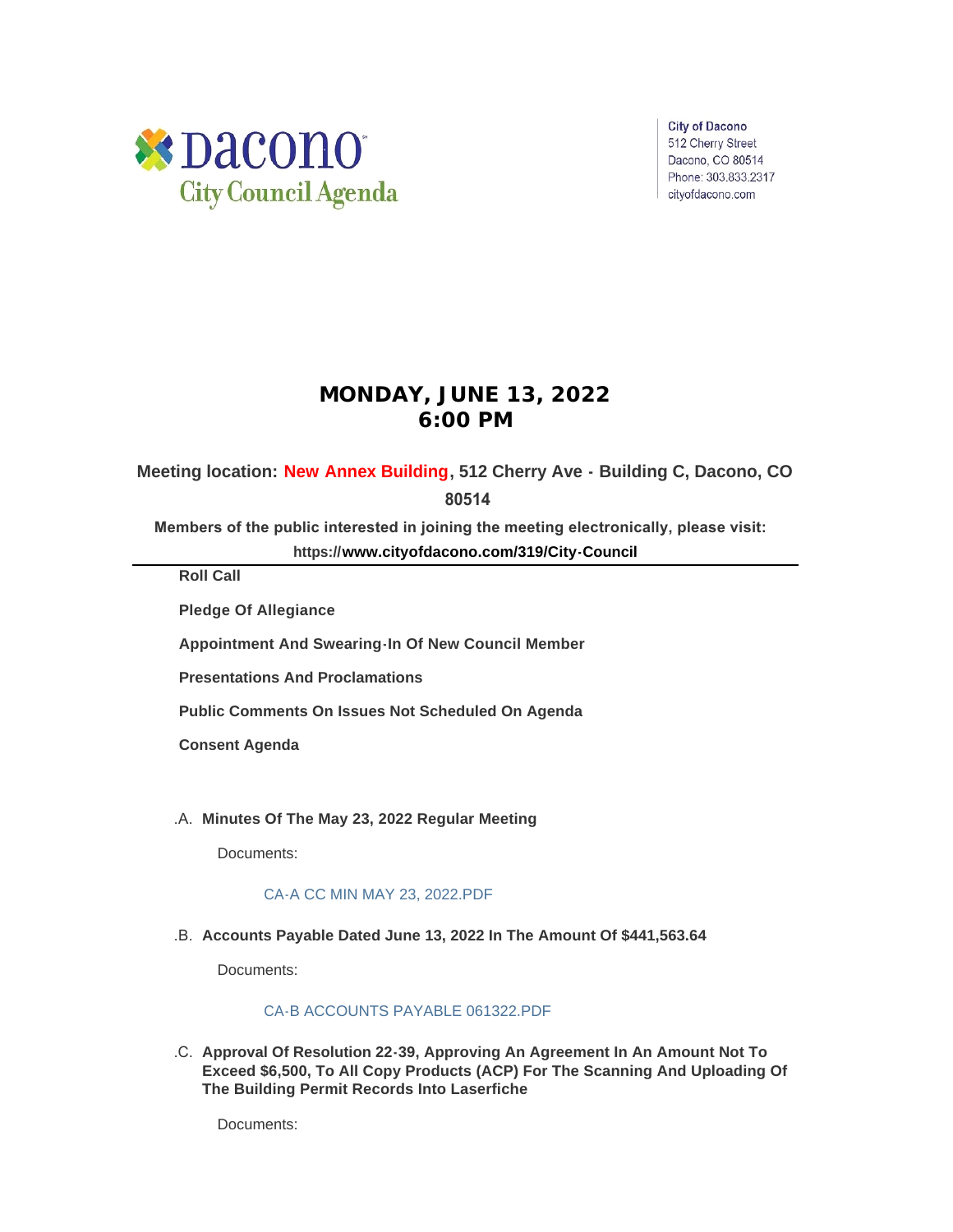#### [CA-C RES 22-39 ALL COPY PRODUCTS BUILDING PEMIT RECORDS](https://www.cityofdacono.com/AgendaCenter/ViewFile/Item/2131?fileID=3007)  SCANNING PROJECT.PDF

**Approval Of Resolution 22-40, Approving Restatement Of The City Of Dacono**  .D. **Employee Pension Plan**

Documents:

### [CA-D RES 22-40 PENSION RESTATEMENT.PDF](https://www.cityofdacono.com/AgendaCenter/ViewFile/Item/2132?fileID=3008)

**Approval Of Resolution 22-41, Approving An Amendment To Exhibit A To Second**  .E. **Amendment To Agreement By And Between The City Of Dacono, Colorado, And Lamp, Rynearson & Associates, Inc., For Engineering Services**

Documents:

[CA-E RES 22-41 AMENDMENT FEE SCHEDULE LAMP RYNEARSON](https://www.cityofdacono.com/AgendaCenter/ViewFile/Item/2133?fileID=3009)  ASSOCIATES, INC..PDF

**Approval Of Resolution 22-44, Approving A City-Issued Credit Card Policy** .F.

Documents:

### CA-F RES 22-44 CITY-ISSUED CREDIT CARD POLICY PDE

#### **General Business**

**Public Hearing And Consideration Of Resolution 22-42, A Resolution Concerning**  .A. **A Petition For The Annexation Of Property To The City Of Dacono, Colorado, Known As The Ridge Lands IV Annexation And Finding The Area Proposed To Be Annexed Eligible For Annexation; Ordinance 924, Approving An Annexation Known As The Ridge Lands IV Annexation To The City Of Dacono, Colorado, On First Reading; And Ordinance 925, Zoning Property Annexed To The City Of Dacono And Known As The Ridge Lands IV Annexation, On First Reading**

Documents:

[GB-A RES 22-42, ORD 924 RIDGE LANDS IV ANNEXATION, ORD 925 RIDGE](https://www.cityofdacono.com/AgendaCenter/ViewFile/Item/2135?fileID=3011)  LANDS IV ZONING.PDF

**Consideration And Approval Of Resolution 22-43, Authorizing An Expenditure Not**  .B. **To Exceed \$60,000 To Replace The Flag Pole Adjacent To The City Water Tower**

Documents:

#### [GB-B RES 22-43 NEW FLAG POLE.PDF](https://www.cityofdacono.com/AgendaCenter/ViewFile/Item/2136?fileID=3012)

#### **Staff Reports**

**Council Members**

Danny Long Kevin Plain

Adam Morehead, Mayor Jackie Thomas

Jim Turini Kathryn Wittman